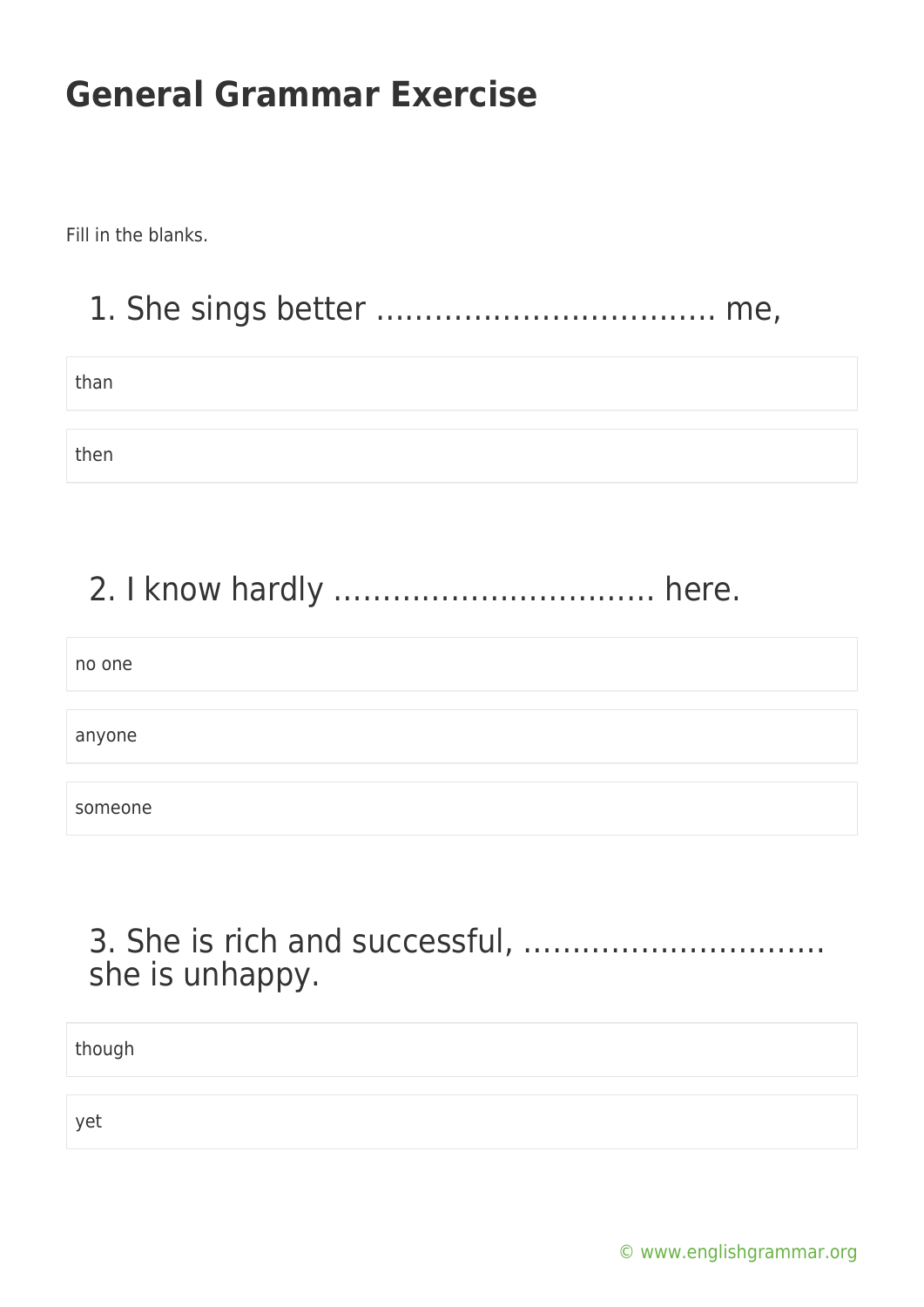as

### 4. …………………………… trying hard, we couldn't move the boulder that was blocking the road.

Despite

Though

However

# 5. She is anxious ………………………………

of leaving

to leave

of to leave

6. Have we got ……………………………… to do?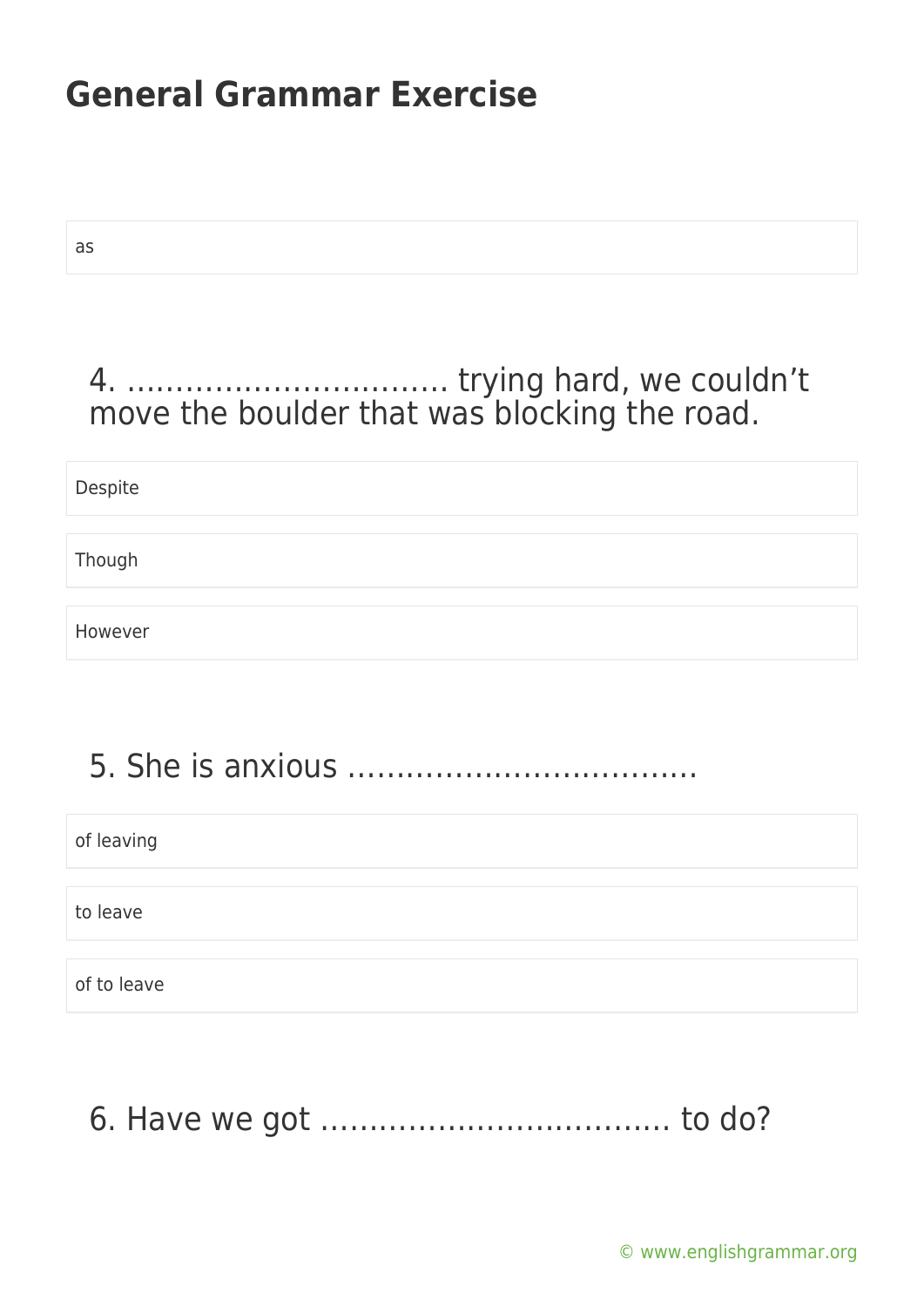| nothing   |  |  |  |
|-----------|--|--|--|
|           |  |  |  |
| anything  |  |  |  |
|           |  |  |  |
| something |  |  |  |

### 7. The boys boycotted the classes, but …………………………… the girls.

| no   |  |  |
|------|--|--|
|      |  |  |
| not  |  |  |
|      |  |  |
| none |  |  |

| <b>No</b> |  |
|-----------|--|
| None      |  |
| No one    |  |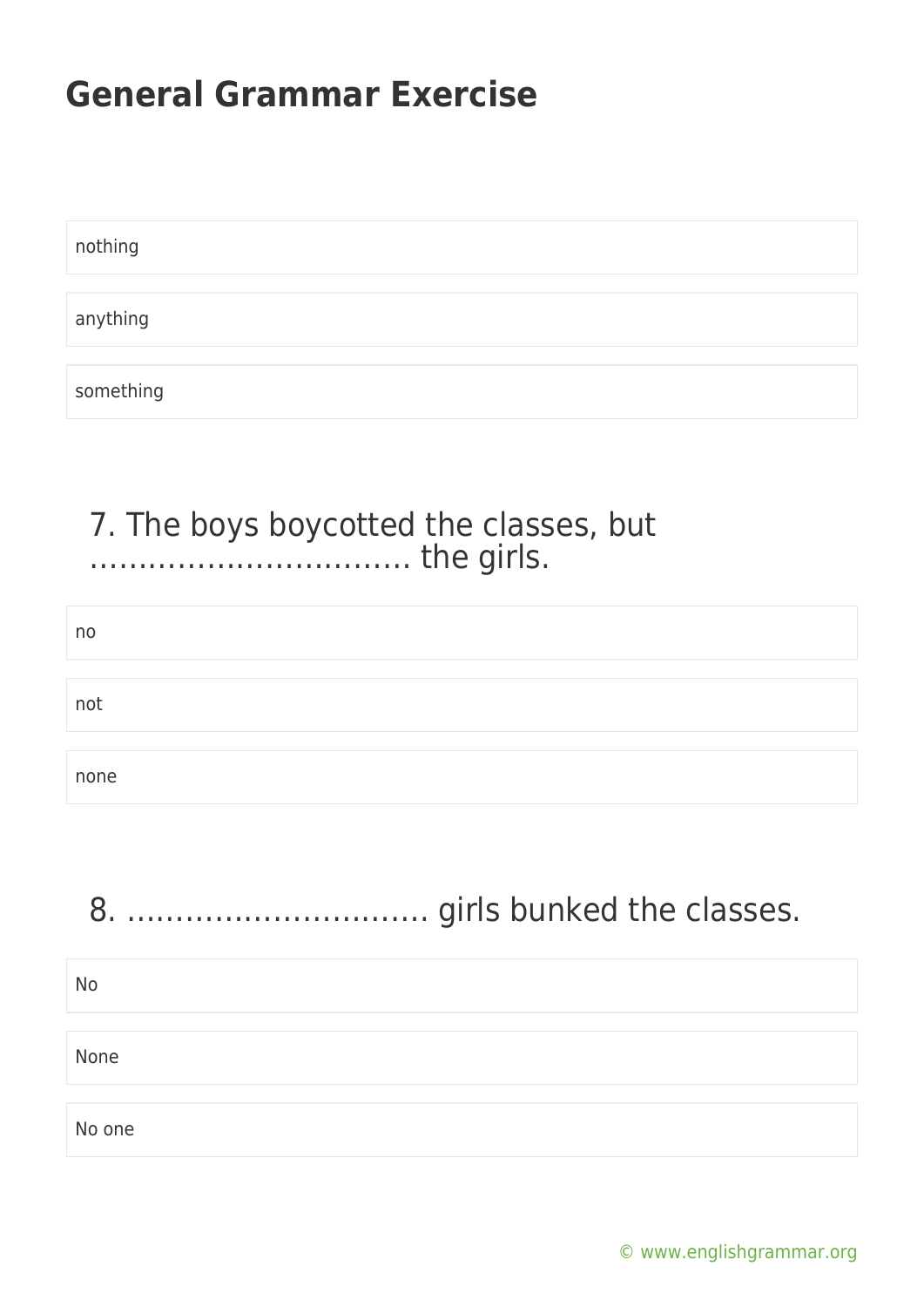9. …………………………… you say, I will not believe you.

No matter what

Whatever

Either could be used here

#### 10. We will start as soon as we hear from them ………………………………….. late it is.

no matter how

however

Either could be used here

#### 11. This is ……………………………….. the best holiday I had.

as far as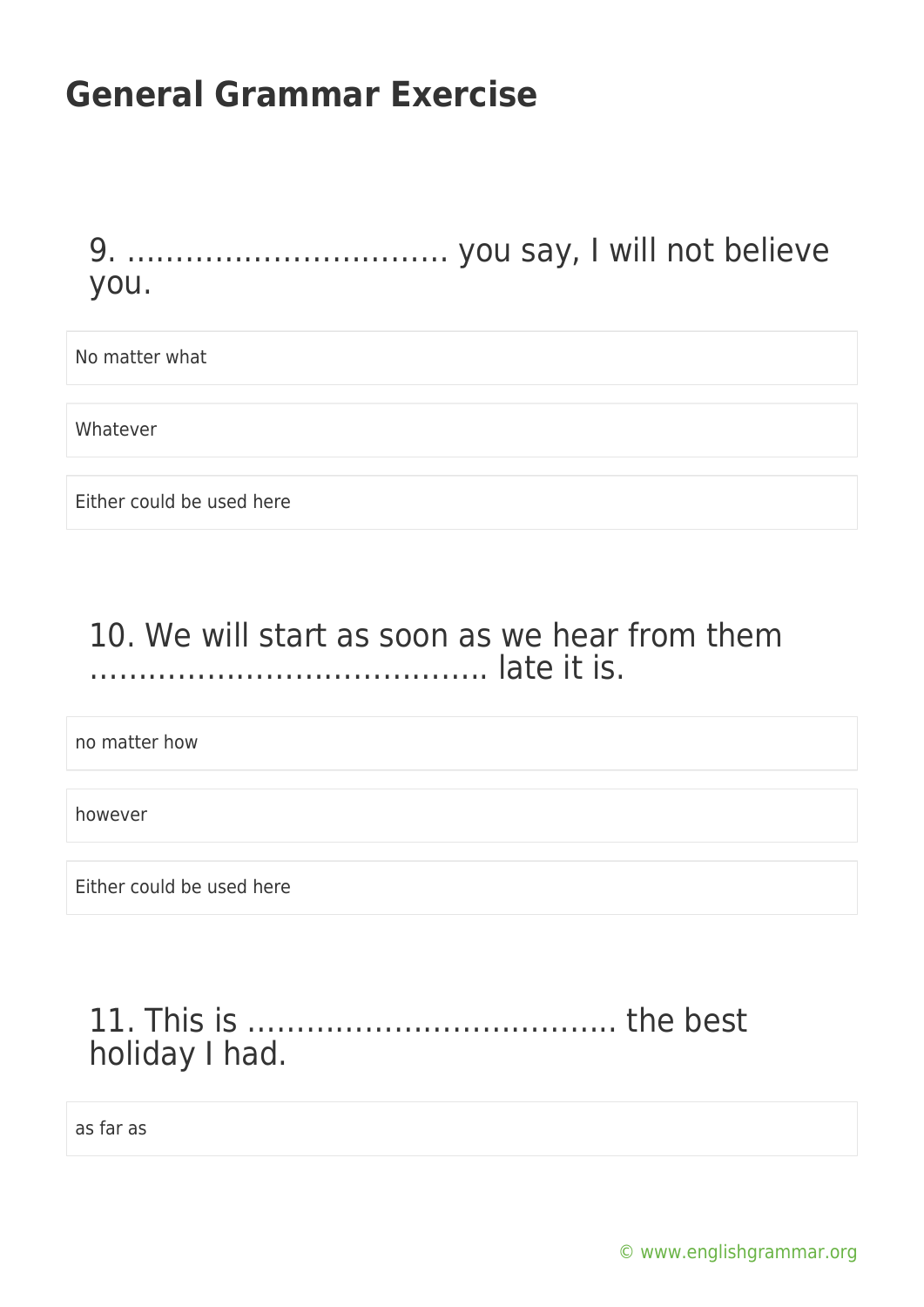by far

inasmuch as

#### 12. It takes only five minutes for me ……………………………. dressed.

to get

getting

Either could be used here

#### Answers

She sings better than me.

I know hardly anyone here.

She is rich and successful, yet she is unhappy.

Despite trying hard, we couldn't move the boulder that was blocking the road.

She is anxious to leave.

Have we got anything to do?

The boys boycotted the classes, but not the girls.

No girls bunked the classes.

No matter what / Whatever you say, I will not believe you.